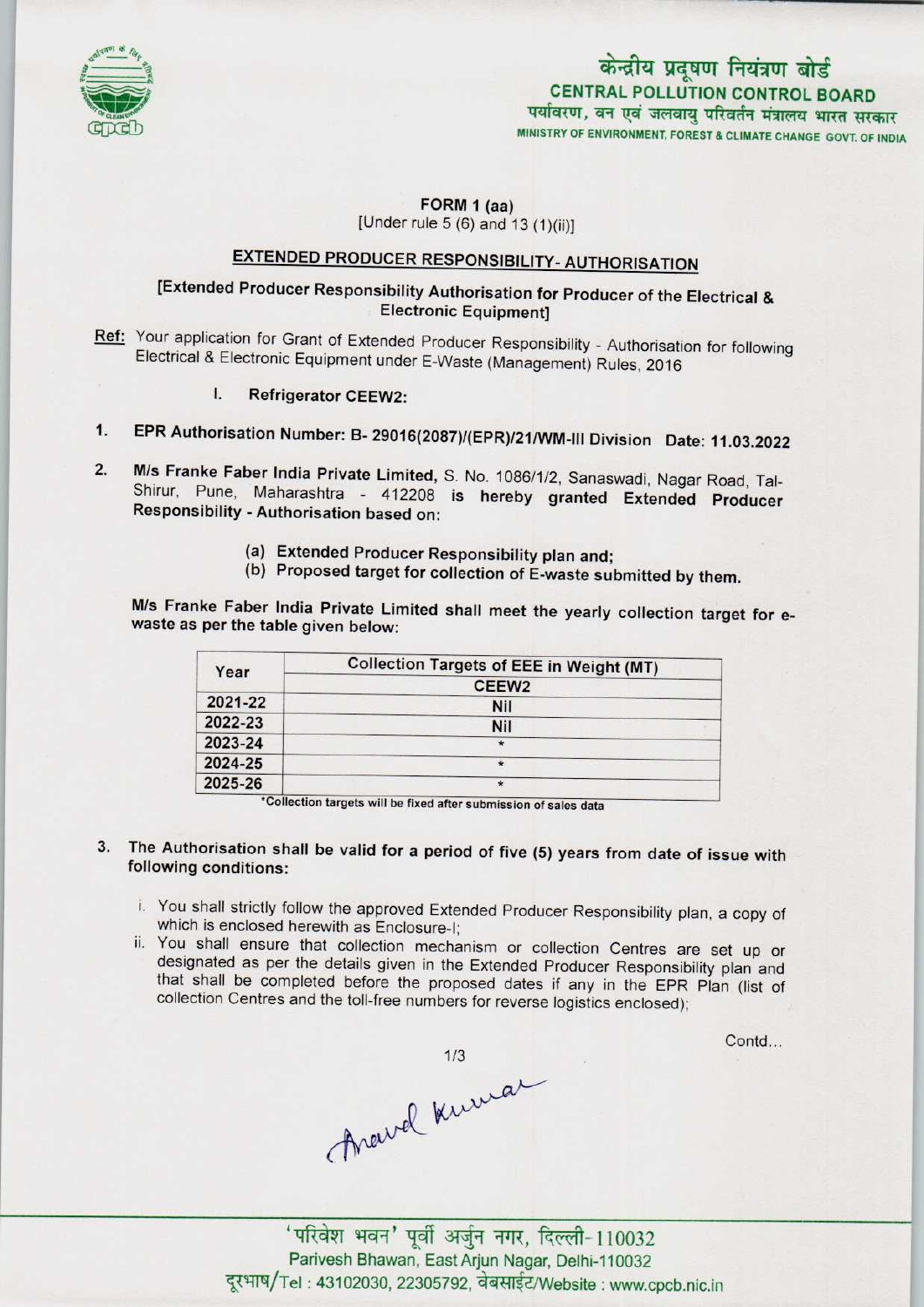

### From pre page...

- iii. You shall ensure that all the collected e-waste is channelized to your dismantler/recycler M/s E-waste Recyclers India Shed No.15, Roz ka Meo Industrial Area , Nuh, Haryana and record shall be maintained at dismantler/recycler and at your end.
- iv. You shall maintain records, in Form-2 of these Rules, of e-waste and make such records available for scrutiny by Central Pollution Control Board;
- v. You shall file annual returns in Form-3 to the Central Pollution Control Board on or before 30th day of June following the financial year to which that returns relates.

## vi. General Terms & Conditions of the Authorisation:

- a.The authorisation shall comply with provisions of the Environment (Protection) Act, 1986 and the E-waste (Management) Rules,2016 made there under;
- b.The authorisation or its renewal shall be produced for inspection at the request of an officer authorised by the Central Pollution Control Board;
- c.Any change in the approved Extended Producer Responsibility plan should be informed to Central Pollution Control Board within 15 days on which decision shall be communicated by Central Pollution Control Board within sixty days;
- d. It is the duty of the authorised person to take prior permission of the Central Pollution Control Board to close down any collection centre/points or any other facility which are part of the EPR plan;
- e. An application for the renewal of authorisation shall be made as laid down in subrule (vi) of rule of 13(1) the E- Waste (Management) Rules, 2016;
- f.The Board reserves right to cancel/amend/revoke the authorisation at any time as per the policy of the Board or Government.

#### vii. Additional Conditions: -

- a) That the applicant will submit annual sales data along with annual returns;
- b)That the applicant has to ensure that the addresses of collection points provided by them in their EPR Plan are correct and traceable and the collection points/centres are functional;
- c) That the applicant will submit revised application for grant of EPR Authorisation in case of applicant adding/changing PRO or changing its EPR Plan;

Contd...